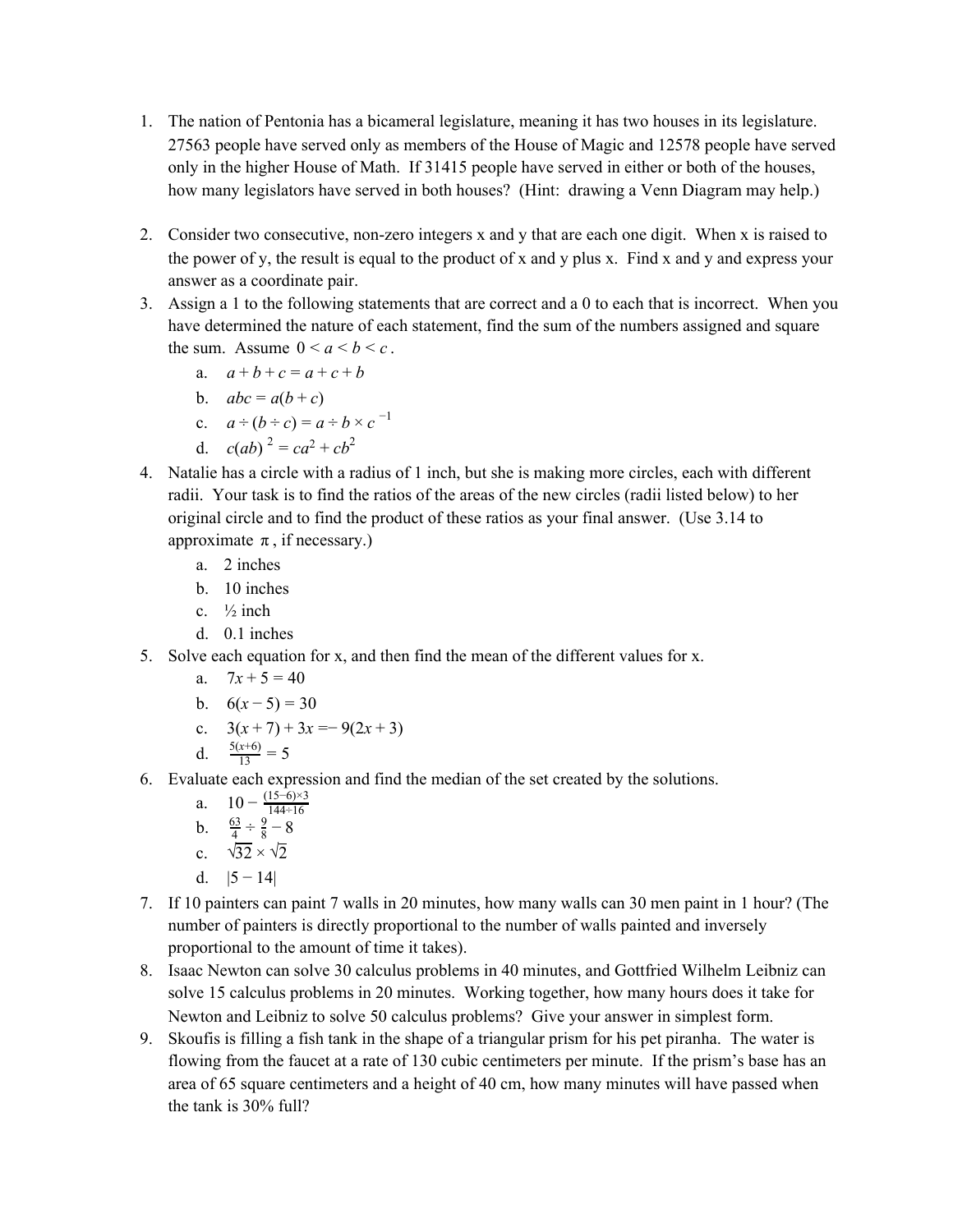- 10. This is the tenth anniversary of the PI Math Competition. If the average score on the Algebra I Individual test can be represented by the function  $S(t) = 0.05t + 2.49$ , where *t* represents the number of years the PI Competition has been held, what will be the average score on the Algebra I exam next year?
- 11. Charlie is terrible at fractions, so when he was assigned homework involving fractions at college he felt sad. Help him feel better by evaluating the following fraction problems from his homework and then giving the greatest fraction as you answer.

a. 
$$
\frac{2}{5} + \frac{7}{18}
$$
  
\nb.  $\frac{5}{6} - \frac{3}{7}$   
\nc.  $\frac{16}{5} \times \frac{1}{8}$   
\nd.  $\frac{7}{9} \div 9$ 

- 12. For each scenario, determine the radius of the circle or sphere based on the given information. Express your answer as the mode of the answers for each part. (Hint:  $SA = 4\pi r^2$ ,  $V = \frac{4}{3}\pi r^2$ )
	- a. Diameter =  $6$
	- b. Circumference =  $6\pi$
	- c. Area =  $36\pi$
	- d. Surface Area =  $144\pi$
	- e. Volume =  $48\pi$
- 13. Jett has a pile of coins consisting of quarters and dimes only. He knows that the total monetary values of the pile is \$2.45 and that there are 17 coins in the pile. Find the number of quarters times the number of dimes.
- 14. Levi is paddling in a canoe on a river. It takes him 5 hours to paddle 6 miles with the current and 8 hours paddling at the same rate 3 miles against the current. How fast is the current moving, in miles per hour? Express your answer in simplest form.  $\frac{33}{80}$
- 15. Evaluate:

$$
2-\tfrac{1}{2-\tfrac{1}{2-\tfrac{1}{2-\tfrac{1}{2-\dots}}}}
$$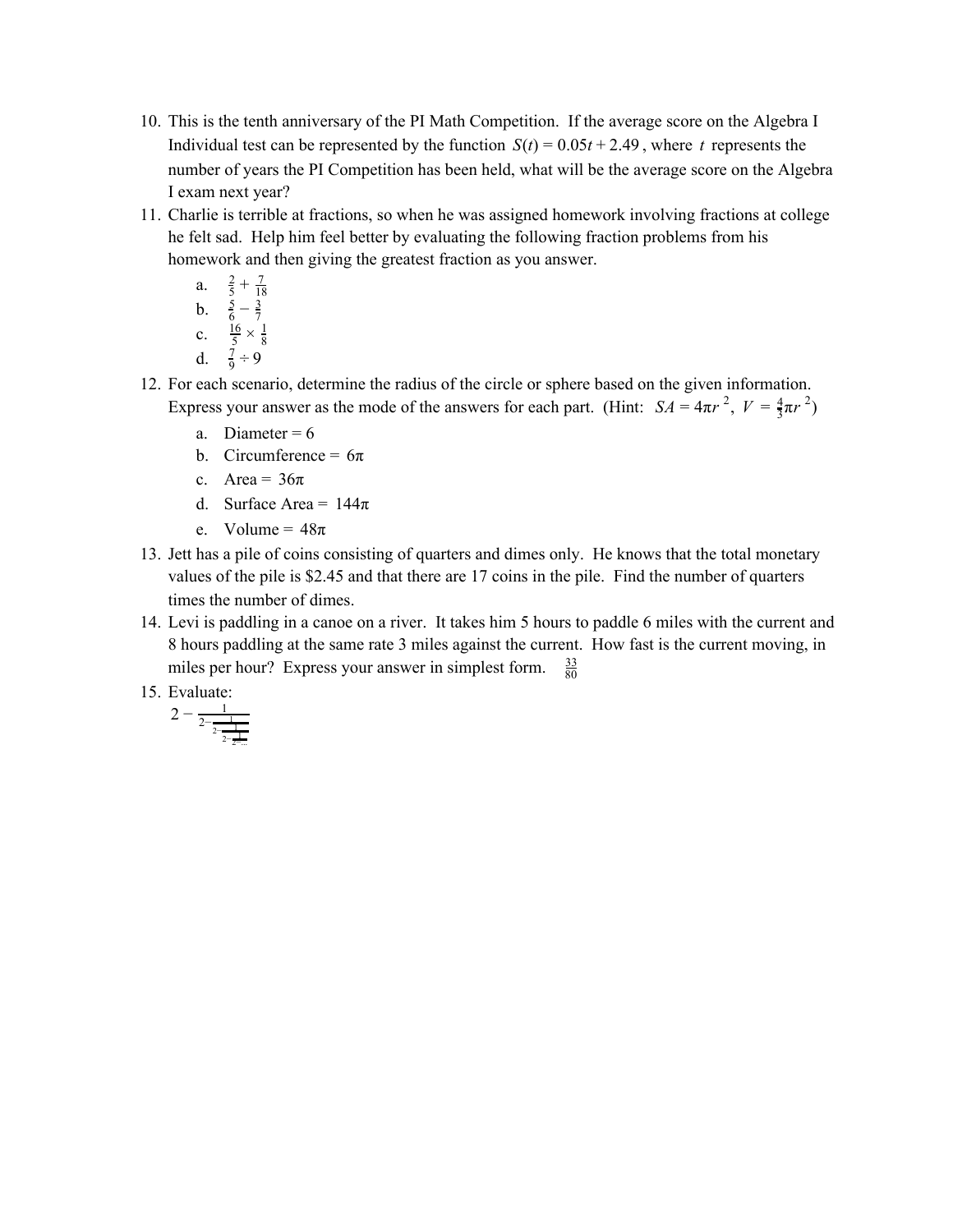## **Answers**

- 1. The nation of Pentonia has a bicameral legislature, meaning it has two houses in its legislature. 27563 people have served only as members of the House of Magic and 12578 people have served only in the higher House of Math. If 31415 people have served in either or both of the houses, how many legislators have served in both houses? (Hint: drawing a Venn Diagram may help.) **8726**
- 2. Consider two consecutive, non-zero integers x and y that are each one digit. When x is raised to the power of y, the result is equal to the product of x and y plus x. Find x and y and express your answer as a coordinate pair. **(2, 3)**
- 3. Assign a 1 to the following statements that are correct and a 0 to each that is incorrect. When you have determined the nature of each statement, find the sum of the numbers assigned and square the sum. Assume  $0 \le a \le b \le c$ . **1** 
	- a.  $a+b+c = a+c+b$  1
	- b.  $abc = a(b+c)$
	- c.  $a \div (b \div c) = a \div b \times c^{-1} 0$
	- d.  $c(ab)^2 = ca^2 + cb^2$  **0**
- 4. Natalie has a circle with a radius of 1 inch, but she is making more circles, each with different radii. Your task is to find the ratios of the areas of the new circles (radii listed below) to her original circle and to find the product of these ratios as your final answer. (Use 3.14 to approximate  $\pi$ , if necessary.) **1** 
	- a. 2 inches **4**
	- b. 10 inches **100**
	- c.  $\frac{1}{2}$  inch  $\frac{1}{4}$
	- d. 0.1 inches **1/100**
- 5. Solve each equation for x, and then find the mean of the different values for x. **6**
	- a.  $7x + 5 = 40$  5
	- b.  $6(x-5) = 30$  **10**
	- c.  $3(x+7) + 3x = -9(2x+3)$  **2**
	- d.  $\frac{5(x+6)}{13} = 5$  7
- 6. Evaluate each expression and find the median of the set created by the solutions. **7.5**

| a.             | $10 - \frac{(15-6) \times 3}{1}$<br>$144 \div 16$ |   |   |
|----------------|---------------------------------------------------|---|---|
| b.             | $\frac{63}{4} \div \frac{9}{8} - 8$               |   | 6 |
| $\mathbf{c}$ . | $\sqrt{32} \times \sqrt{2}$                       |   | 8 |
| d.             | $ 5 - 14 $                                        | q |   |

- 7. If 10 painters can paint 7 walls in 20 minutes, how many walls can 30 men paint in 1 hour? (The number of painters is directly proportional to the number of walls painted and inversely proportional to the amount of time it takes). **63**
- 8. Isaac Newton can solve 30 calculus problems in 40 minutes, and Gottfried Wilhelm Leibniz can solve 15 calculus problems in 20 minutes. Working together, how many hours does it take for Newton and Leibniz to solve 50 calculus problems? Give your answer in simplest form.  $\frac{5}{9}$
- 9. Skoufis is filling a fish tank in the shape of a triangular prism for his pet piranha. The water is flowing from the faucet at a rate of 130 cubic centimeters per minute. If the prism's base has an